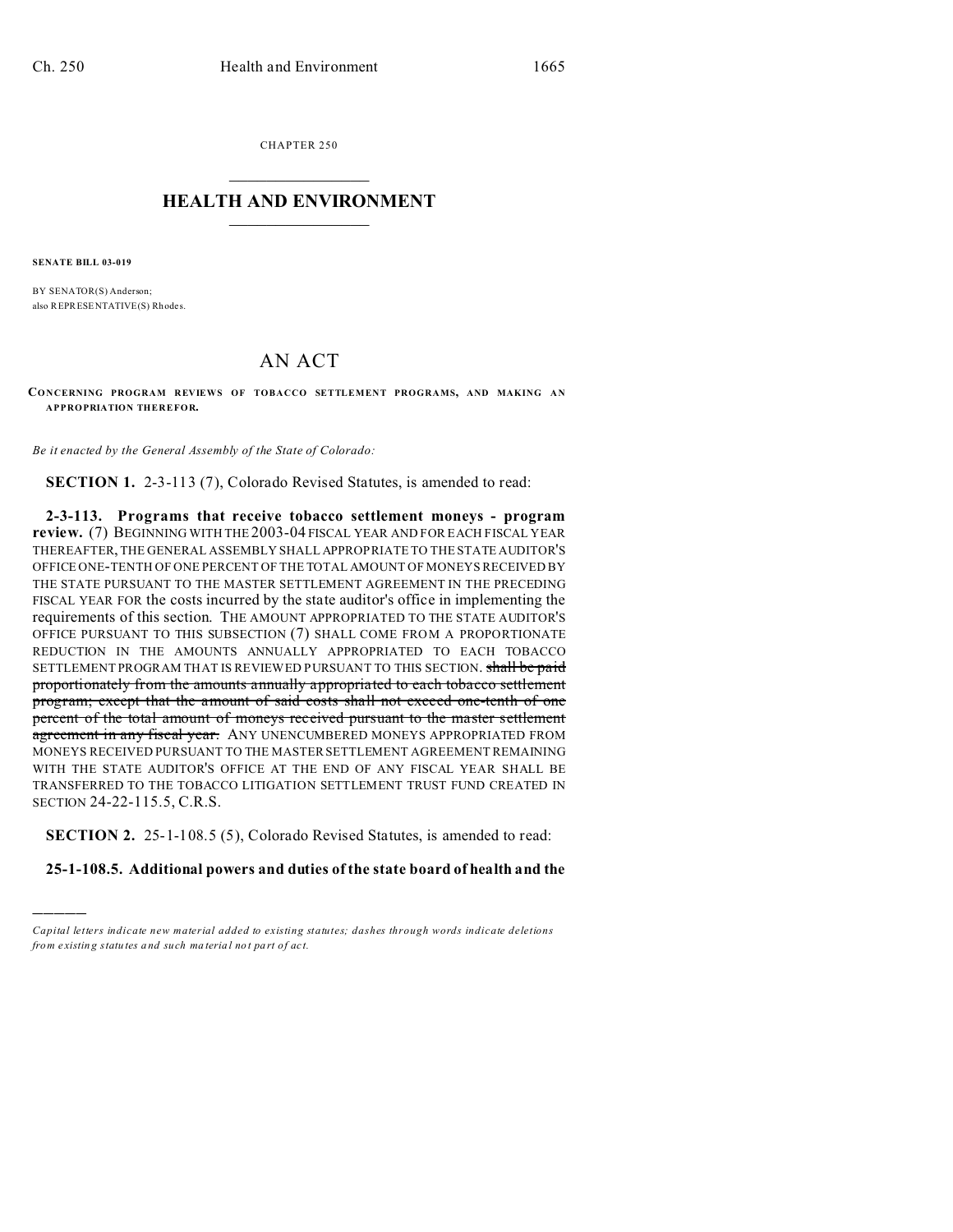**department - programs that receive tobacco settlement moneys - monitoring - annual report.** (5) The EACH TOBACCO SETTLEMENT PROGRAM SHALL PAY A PROPORTIONATE SHARE OF THE costs incurred by the department in implementing the requirements of this section. shall be paid proportionately from THE AMOUNT PAID BY EACH TOBACCO SETTLEMENT PROGRAM SHALL BE PROPORTIONATE TO the amounts annually appropriated to each tobacco settlement program; except that the TOTAL amount of said THE PROGRAM EVALUATION costs shall not exceed four-tenths of one percent of the total amount of moneys received BY THE STATE pursuant to the master settlement agreement in any fiscal year. For the fiscal year 2001-2002, seventy-five thousand nine hundred seventy-eight dollars from the moneys paid to the department from the tobacco settlement programs pursuant to this section shall be appropriated to the stroke prevention and treatment cash fund created in section 25-34-105 for allocation to the stroke advisory board created in section 25-34-104 to cover the costs of such board's duties pursuant to such section.

**SECTION 3.** 26-4-532, Colorado Revised Statutes, is amended BY THE ADDITION OF A NEW SUBSECTION to read:

**26-4-532. Breast and cervical cancer prevention and treatment program creation - legislative declaration - definitions - funds - repeal.** (6.5) THE BREAST AND CERVICAL CANCER PREVENTION AND TREATMENT PROGRAM SHALL BE SUBJECT TO THE ANNUAL FINANCIAL AND COMPLIANCE AUDIT OF THE "COLORADO MEDICAL ASSISTANCE ACT" PERFORMED BY THE STATE AUDITOR'S OFFICE AND SHALL NOT BE CONSIDERED A TOBACCO SETTLEMENT PROGRAM FOR PURPOSES OF SECTION 2-3-113, C.R.S., OR SECTION 25-1-108.5, C.R.S.

**SECTION 4. Appropriation - adjustments to the 2003 long bill.** (1) For the implementation of this act, appropriations made in the annual general appropriation act to the department of education, for the fiscal year beginning July 1, 2003, shall be adjusted as follows:

(a) The cash funds exempt appropriation to assistance to public schools, grant programs and other distributions, read-to-achieve cash fund, is decreased by twenty-five thousand one hundred forty-nine dollars (\$25,149). Said sum shall be from the tobacco litigation settlement cash fund pursuant to section 24-75-1104, Colorado Revised Statutes.

(b) The cash funds exempt appropriation to assistance to public schools, grant programs and other distributions, for the read-to-achieve grant program, is decreased by twenty-five thousand one hundred forty-nine dollars (\$25,149). Said sum shall be from the read-to-achieve cash fund pursuant to section 22-7-506, Colorado Revised Statutes.

(2) For the implementation of this act, appropriations made in the annual general appropriation act to the department of health care policy and financing, for the fiscal year beginning July 1, 2003, shall be adjusted as follows:

(a) The cash funds exempt appropriation to the indigent care program, H.B. 97-1304 children's basic health plan trust, is decreased by twenty-three thousand four hundred fifty-nine dollars (\$23,459). Said sum shall be from the tobacco litigation settlement cash fund pursuant to section 24-75-1104, Colorado Revised Statutes.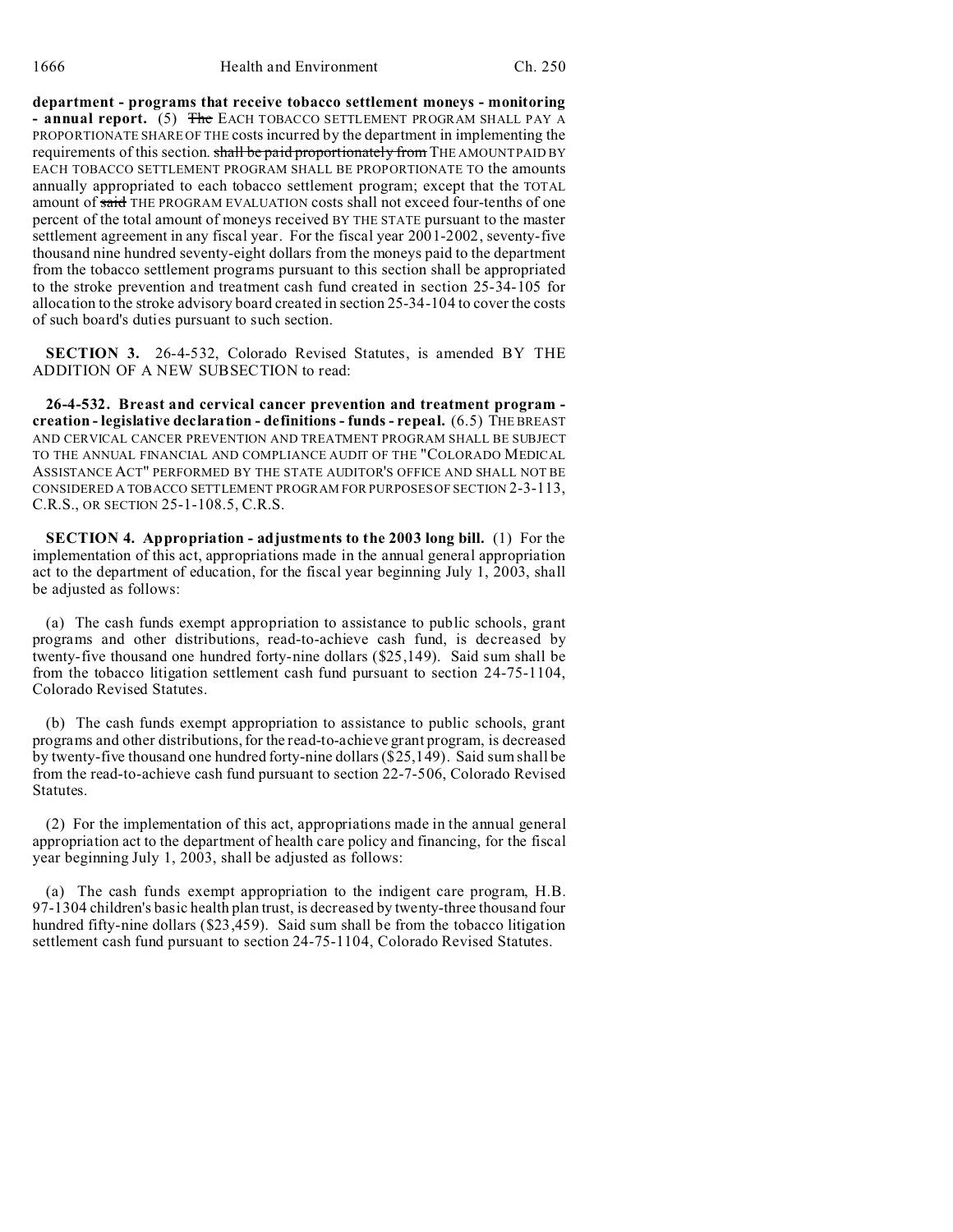(b) The cash funds exempt appropriation to the indigent care program, comprehensive primary and preventive care fund, is decreased by seven thousand nine hundred forty-two dollars (\$7,942). Said sum shall be from the tobacco litigation settlement cash fund pursuant to section 24-75-1104, Colorado Revised Statutes.

(c) The cash funds exempt appropriation to the indigent care program, for the comprehensive primary and preventive care grants program, is decreased by seven thousand nine hundred forty-two dollars (\$7,942). Said sum shall be from the comprehensive primary and preventive care fund pursuant to section 26-4-1007, Colorado Revised Statutes.

(3) For the implementation of this act, appropriations made in the annual general appropriation act to the department of higher education, for the fiscal year beginning July 1, 2003, shall be adjusted as follows: The cash funds exempt appropriation to the governing boards and local district junior colleges, regents of the university of Colorado, other than tuition revenue, is decreased by ten thousand five hundred eighty-nine dollars (\$10,589). Said sum shall be from the tobacco litigation settlement cash fund pursuant to section 24-75-1104, Colorado Revised Statutes.

(4) For the implementation of this act, appropriations made in the annual general appropriation act to the department of public health and environment, for the fiscal year beginning July 1, 2003, shall be adjusted as follows:

(a) The cash funds exempt appropriation to prevention and intervention services for children and youth division, nurse home visitor program fund, is decreased by ten thousand one hundred fifty-seven dollars (\$10,157). Said sum shall be from the tobacco litigation settlement cash fund pursuant to section 24-75-1104, Colorado Revised Statutes.

(b) The cash funds exempt appropriation to prevention and intervention services for children and youth division, for the nurse home visitor program, is decreased by ten thousand one hundred fifty-seven dollars (\$10,157). Said sum shall be from the nurse home visitor program fund created in section 25-31-107 (4), Colorado Revised Statutes.

(c) The cash funds exempt appropriation to health promotion and disease prevention, tobacco education and prevention, for tobacco cessation and prevention grants, is decreased by nineteen thousand eight hundred fifty-five dollars (\$19,855). Said sum shall be from the tobacco program fund pursuant to section 25-3.5-807, Colorado Revised Statutes.

(d) The cash funds exempt appropriation to health promotion and disease prevention, for tobacco education and prevention, tobacco program fund, is decreased by nineteen thousand eight hundred fifty-five dollars (\$19,855). Said sum shall be from the tobacco litigation settlement cash fund pursuant to section 24-75-1104, Colorado Revised Statutes.

(e) The cash funds exempt appropriation to health promotion and disease prevention, rural - primary care, state dental loan repayment fund, is decreased by two hundred sixty-eight dollars (\$268). Said sum shall be from the tobacco litigation settlement cash fund pursuant to section 24-75-1104, Colorado Revised Statutes.